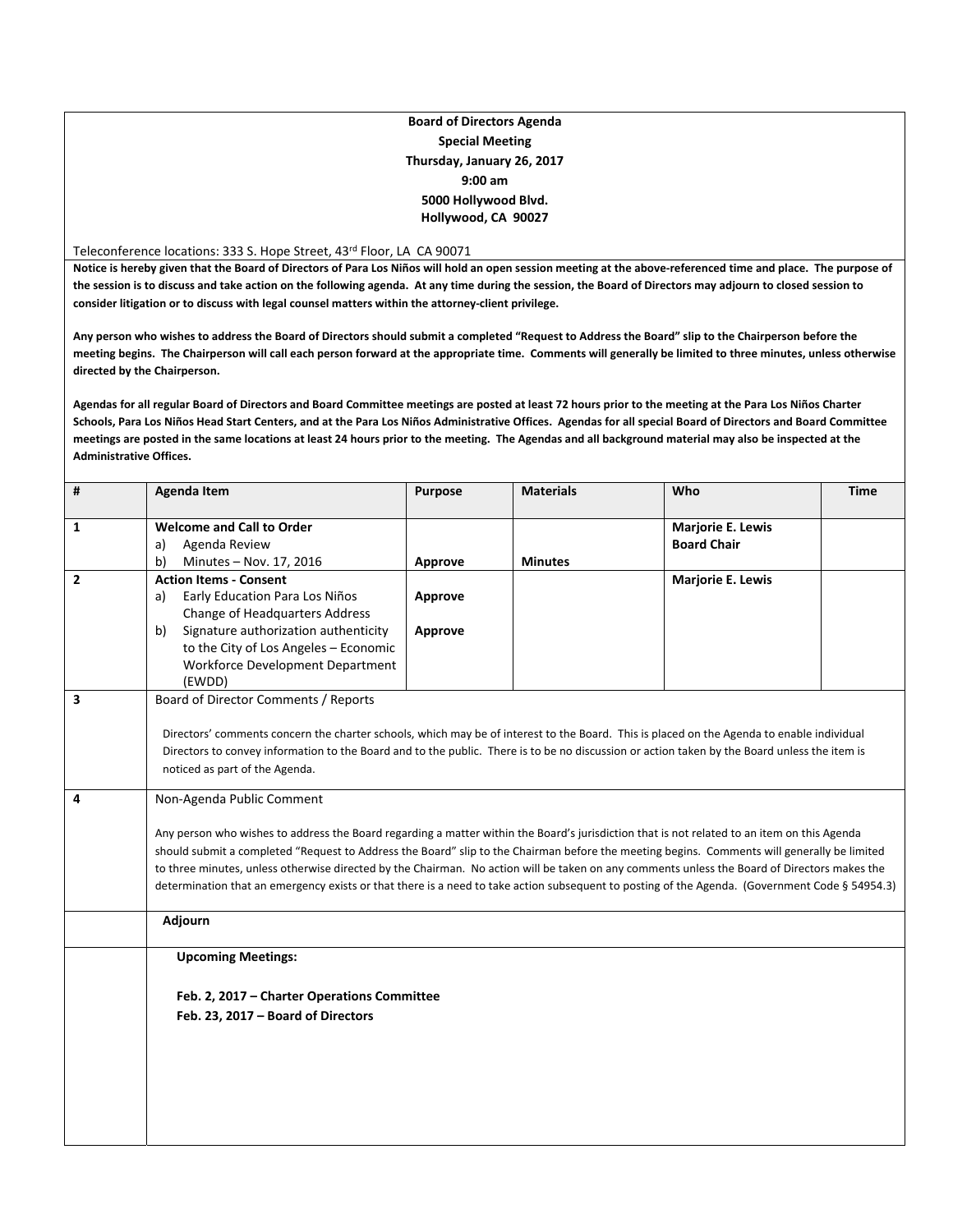| Para Los Niños does not discriminate on the basis of disability in the admission or access to, or treatment or employment in, its programs or<br>activities. Anna Webb has been designated to receive requests for disability-related modifications or accommodations in order to enable<br>individuals with disabilities to participate in open and public meetings at Para Los Niños. Please notify Anna Webb at (213) 250-4800, ext 512<br>at least 72 hours in advance of any disability accommodations being needed in order to participate in the meeting. |
|------------------------------------------------------------------------------------------------------------------------------------------------------------------------------------------------------------------------------------------------------------------------------------------------------------------------------------------------------------------------------------------------------------------------------------------------------------------------------------------------------------------------------------------------------------------|
| <b>Certification of Posting</b>                                                                                                                                                                                                                                                                                                                                                                                                                                                                                                                                  |
| I, Anna Webb, Clerk of the Board of Directors of Para Los Niños, hereby certify that this agenda was posted on Jan 23, at 3:00<br>PM at:                                                                                                                                                                                                                                                                                                                                                                                                                         |
| Para Los Niños-Gratts Primary Center, 474 S. Hartford Avenue, Los Angeles, CA 90017<br>٠                                                                                                                                                                                                                                                                                                                                                                                                                                                                         |
| Para Los Niños Charter Elementary School, 1617 E. 7th Street, Los Angeles, CA 90021<br>$\bullet$                                                                                                                                                                                                                                                                                                                                                                                                                                                                 |
| Para Los Niños Charter Middle School, 835 S. Stanford Avenue, Los Angeles, CA 90021<br>$\bullet$                                                                                                                                                                                                                                                                                                                                                                                                                                                                 |
| Para Los Niños Head Start, 1145 Cypress Avenue, Los Angeles, CA 90065<br>$\bullet$                                                                                                                                                                                                                                                                                                                                                                                                                                                                               |
| Para Los Niños Head Start, 4118 Chevy Chase Drive Avenue, Los Angeles, CA 90039<br>٠                                                                                                                                                                                                                                                                                                                                                                                                                                                                             |
| Para Los Niños Head Start, 2828 West Magnolia Blvd, Burbank, CA 91505<br>$\bullet$                                                                                                                                                                                                                                                                                                                                                                                                                                                                               |
| Para Los Niños Head Start, 5000 Hollywood Blvd, Los Angeles, CA 90027                                                                                                                                                                                                                                                                                                                                                                                                                                                                                            |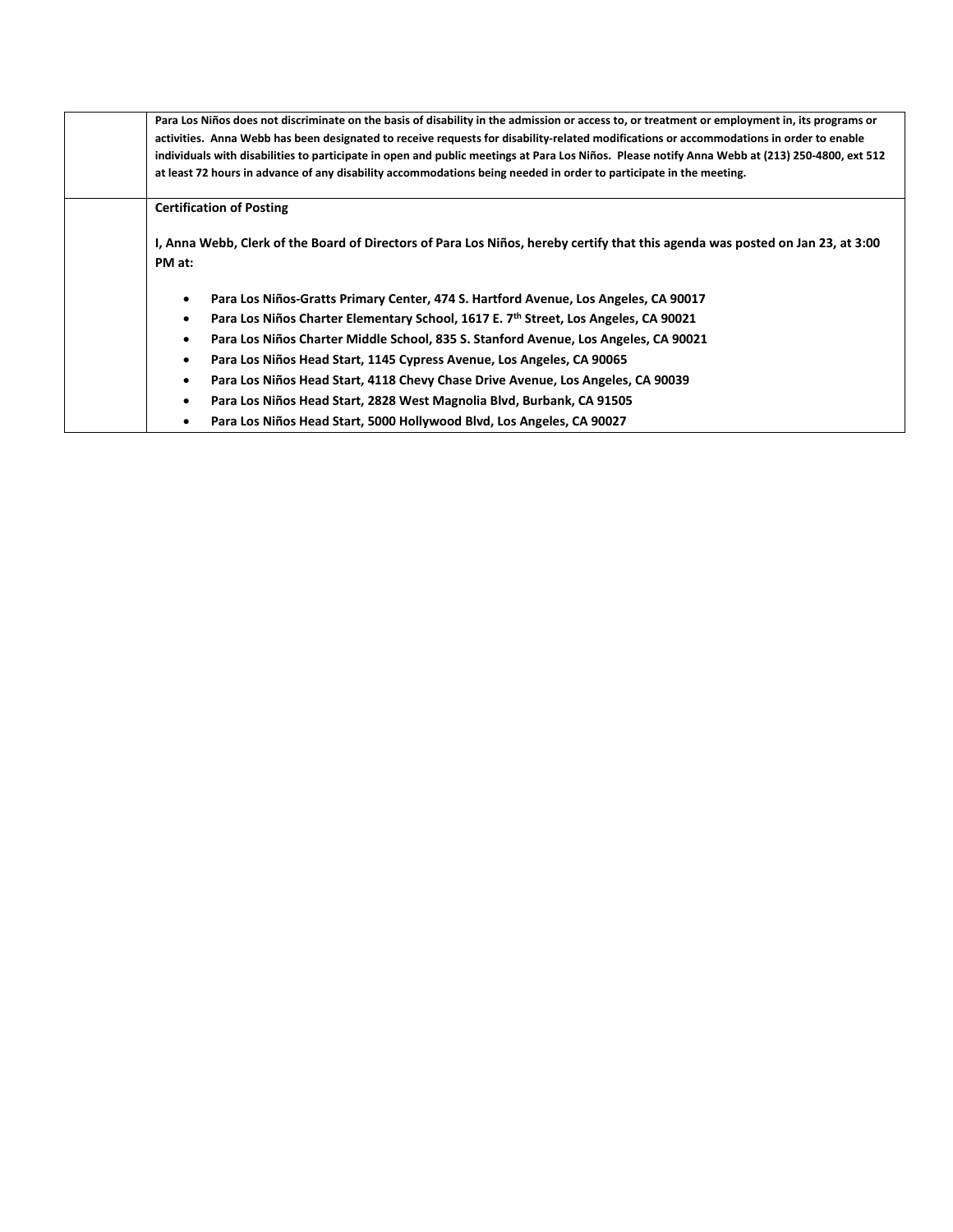Para Los Niños Minutes, Board of Directors November 17, 2016

## Members

| Marjorie Lewis, Chair                       | x | Cindy Winebaum        | x |
|---------------------------------------------|---|-----------------------|---|
| Tom Masenga, Vice Chair<br>(teleconference) | X | <b>Walter Parkes</b>  |   |
| Peter Lopez                                 | X | Ronnie Roy, Secretary | x |
| Cathy Hession                               | X | Glenn Sonnenberg      |   |
| Pedro Marti (teleconferenced)               | X | Mark Pan              | x |
| Andrei Muresianu                            |   |                       |   |

## Staff

| Drew Furedi, President & CEO  | X | Angela Capone, VP of Early   | X |
|-------------------------------|---|------------------------------|---|
|                               |   | Education                    |   |
|                               |   |                              |   |
| Camille Gonzalez, CFO         | x | Stephen McCray, Director of  | x |
|                               |   | <b>Instructional Support</b> |   |
|                               |   |                              |   |
| Josh Ciszeck, COO             | x | Deanette Brewer, VP of Human | X |
|                               |   | Resources                    |   |
|                               |   |                              |   |
| Andy Herod, VP of Student and | x | Emely Saracay, Program       | x |
| <b>Community Services</b>     |   | Associate                    |   |
|                               |   |                              |   |
| Patrick Sinclair, VP of       | x |                              |   |
| Development                   |   |                              |   |
|                               |   |                              |   |

- 1. Welcome and Call to Order‐ Meeting was called to order by Marjorie Lewis on November 17, 2016 at 3:04 pm.
	- a) Agenda reviewed and approved
	- b) Approve Minutes‐ September 29, 2016‐ Minutes from September 29, 2016 reviewed. Marjorie Lewis requested a motion to approve the minutes. Mark Pan moved to approve, the motion was seconded by Cindy Winebaum and unanimously approved. There were no dissenting votes or abstentions.
- 2. Chair's Report‐ Marjorie Lewis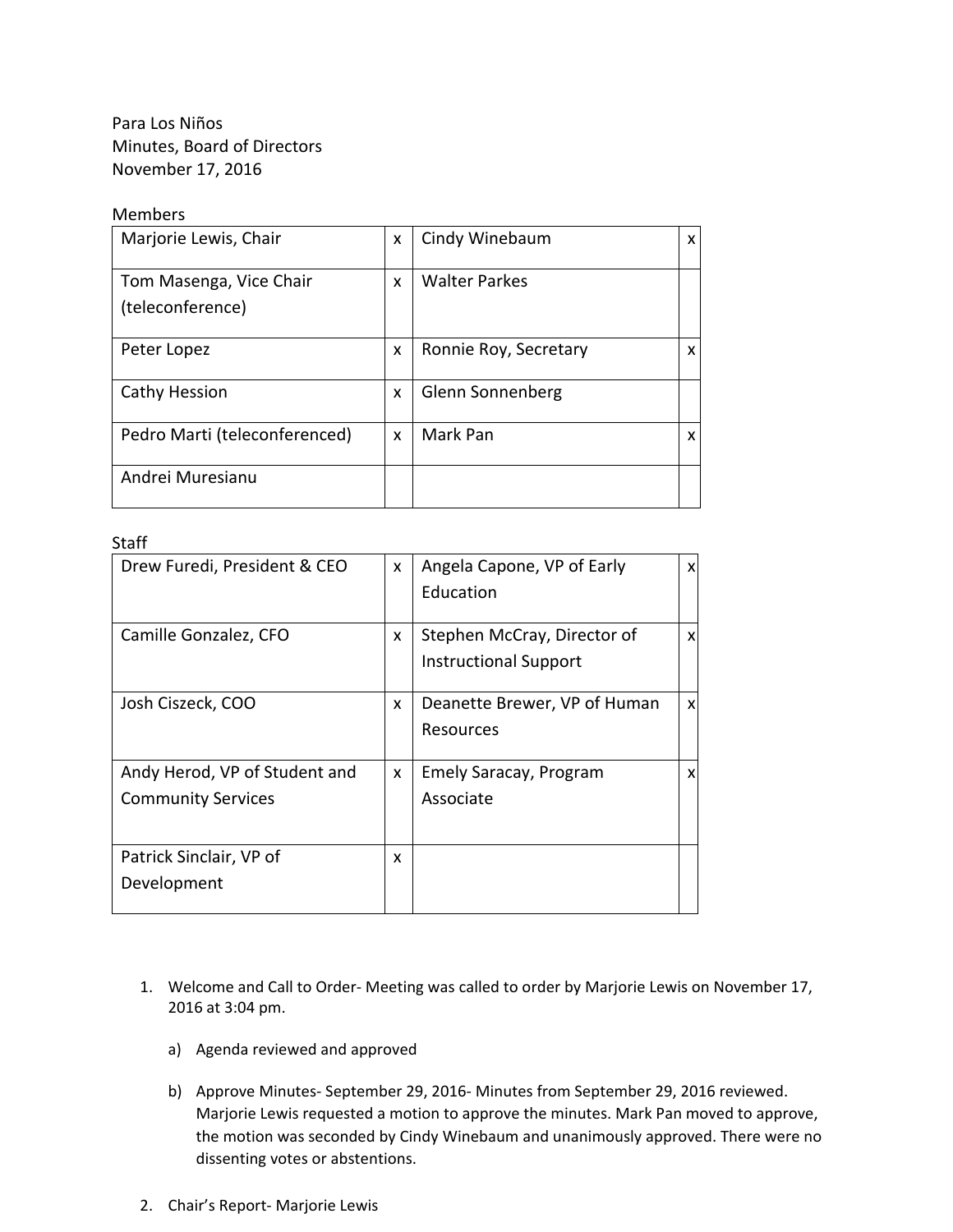- a) Resignation of Gene Straub
	- Discussed resignation of Gene Straub as member of the Board of Directors
- b) Development Update: *Upcoming fundraising events and current year progress*
	- 2016 Annual Report will be going out after Thanksgiving
	- PLN will participate in the GIVE Los Angeles fundraising challenge hosted by L.A Magazine which will run for 8 weeks. Participating organizations will compete to raise the most money and win a grand prize of \$15,000. Second place will receive \$9,000 and third place will receive \$6,000.
	- Lucky Brand has volunteered their time to the children at CES
	- 2017 Gala will take place 4/15/17. Looking into having Univision as corporate sponsor.
	- Annual Goals raised to date: \$228,228
- c) Brown Act update: *Discussion of yearly Brown Act Training*
	- The first 2016 Brown Act Training was held last week with the first group of Board members. More trainings will follow for the remaining groups.
- 3. CEO's Report‐ Drew Furedi
	- a) Staffing Update: Report on hiring progress for key open positions
		- **•** Deanette Brewer will be starting on Dec  $1<sup>st</sup>$  as new VP of Human Resources.
		- Stephen McCray has been hired as Director of Instructional Support
		- Working on recruiting candidates for Superintendent position
	- b) The Year Ahead: *Outline of major goals and focus areas*
		- Drew Furedi discussed elements such as internal presence, communication, outreach & funding, and team building as being major goals and focus areas for the year.
- 4. COO's Report‐ Josh Ciszek
	- a) Update on moves: *Progress on office changes and renovations*
		- Human Resources, Finance, Operations, and Risk and Compliance departments had a successful move to Hollywood
		- Family Services has successfully moved into Washington site
		- Office of the CEO, Superintendent's Office, IT, and Development departments are working off temporary spaces until renovations for  $7<sup>th</sup>$  street have been completed
		- Office changes and renovations to  $7<sup>th</sup>$  street will occur once licensing is cleared
	- b) Quarter 1 Risk Report: Update on key risk and compliance items
		- More claims than expected were found in Q1 Risk Report
		- Trainings focused on safety have been conducted at schools and Director of Compliance has executed site visits
- 5. Finance Committee Report‐ Camille Gonzalez
	- a) Review of Q1 Financials
		- Reviewed by Camille Gonzalez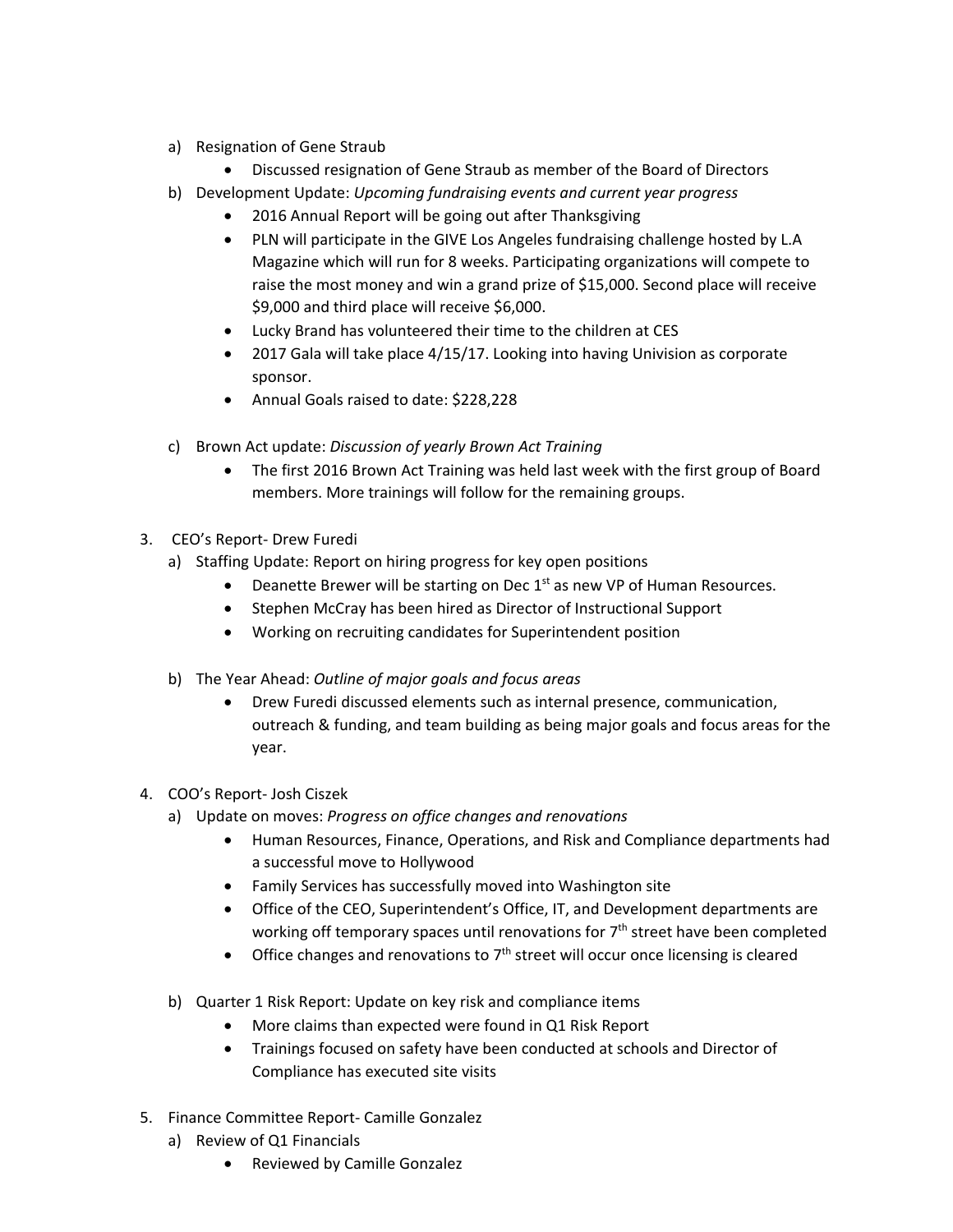- 6. Audit Committee Report‐ Ronnie Roy
	- a) Accept 15‐16 Audit
		- Ronnie Roy motioned a recommendation to accept 15-16 Audit. Marjorie Lewis moved to approve and Cindy Winebaum seconded and was unanimously approved. There were no dissenting votes or abstentions.
- 7. Early Education Committee Report‐ Peter Lopez
	- a) Program updates: Updates on Head Start and other Pre‐School programs
		- Funds for teacher facilities are coming in
		- Caruso kids to stay at Eisner until January
- 8. Charter Schools Operations Committee Report‐ Cathy Hession
	- *a)* LAUSD Oversight and Renewal Process: *Update on recent oversight visits and renewal of CES charter* 
		- CES Charter has been approved for another 5 years
		- Successful oversight visits at all 3 schools
	- b) LCAP Updates: *Current progress of stakeholder input and review process for LCAPs*
		- Reviewed and discussed
	- c) Review Charter School Dashboard: *Discussion of recent performance, enrollment, and attendance data*
		- Behavior Incidents have now been added to dashboard
		- Attendance at all 3 schools is good
		- Expecting new Spelling/Vocabulary Development program, Words Their Way to help raise scores
	- d) Academic Progress Discussion/Deep Dive: *In depth review of 2015‐2016 SBAC Results*
		- There is much room for improvement for both ELA and Math, however, steps in the administrative level in the areas of data analysis, targeted intervention, instructional effectiveness, and administrative support have been taken to help boost up scores.
- 9. Action Items‐ Consent
	- a) Approve Charter School Family/Parent Handbook 2016/17 updates
	- b) BARAA Temporary relocation of children from Caruso to Eisner
	- c) BARAA‐ Staffing pattern
	- d) Head Start Planning Policies & Procedures
	- e) Head Start Written Plan
	- f) Amendment & Corporate Resolution to remove and add 401K Plan Trustees
	- g) LAUSD Transparency Template
	- h) Head Start Disabilities Services Plan
		- Marjorie Lewis requested a motion to approve all Action Items. Cindy Winebaum moved to approve, the motion was seconded by Cathy Hession and unanimously approved. There were no dissenting votes or abstentions.
- 10. Board of Director Comments/Reports There was none.
- 11. Closed Session